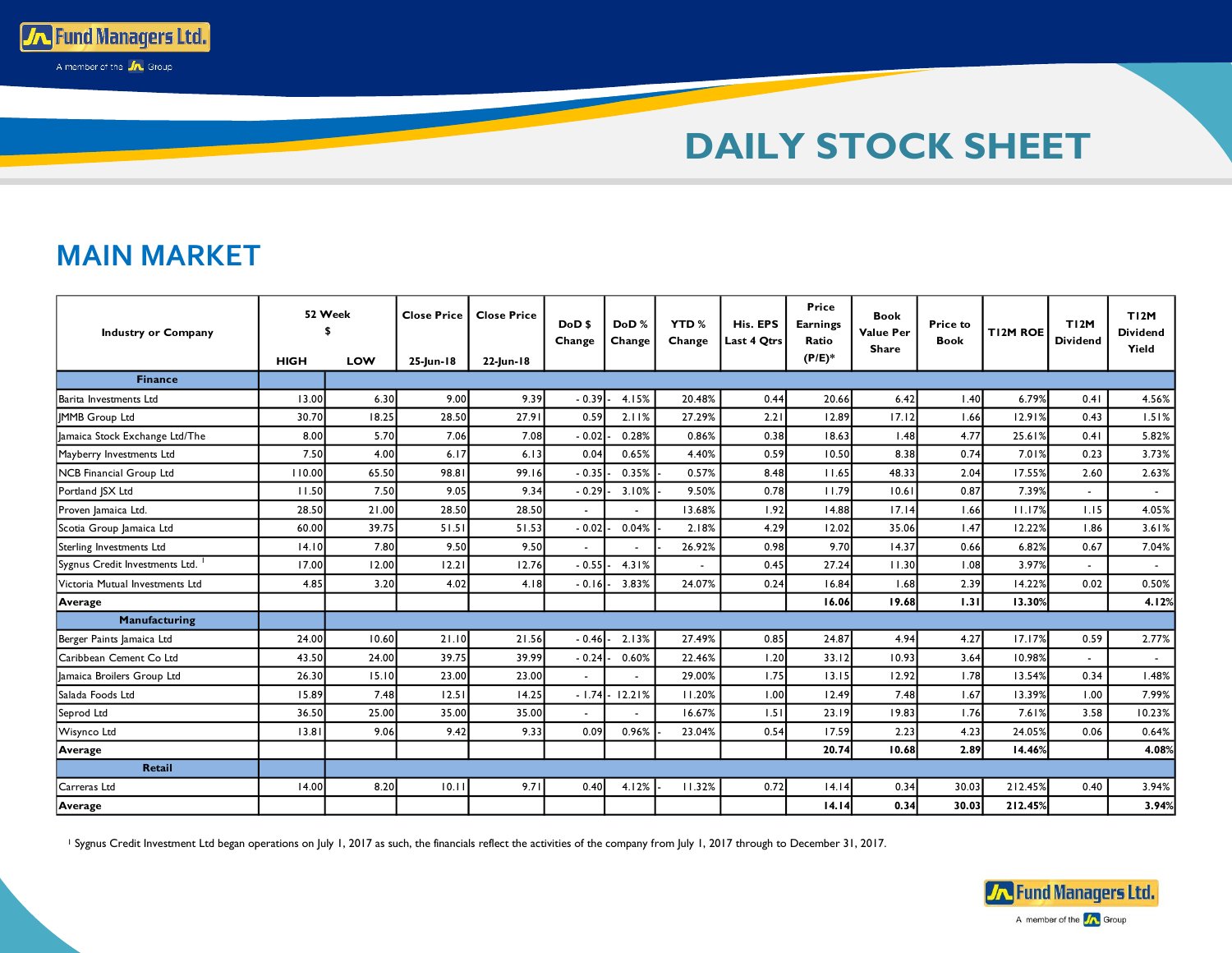| <b>Industry or Company</b>                 |             | 52 Week | <b>Close Price</b> | <b>Close Price</b> | DoD <sub>\$</sub><br>Change | DoD%<br>Change | <b>YTD%</b><br>Change | His. EPS<br>Last 4 Qtrs | Price<br><b>Earnings</b><br>Ratio | <b>Book</b><br><b>Value Per</b><br>Share | <b>Price to</b><br><b>Book</b> | T12M ROE | TI2M<br><b>Dividend</b> | TI2M<br><b>Dividend</b><br>Yield |
|--------------------------------------------|-------------|---------|--------------------|--------------------|-----------------------------|----------------|-----------------------|-------------------------|-----------------------------------|------------------------------------------|--------------------------------|----------|-------------------------|----------------------------------|
|                                            | <b>HIGH</b> | LOW     | 25-lun-18          | 22-Jun-18          |                             |                |                       |                         | $(P/E)^*$                         |                                          |                                |          |                         |                                  |
| <b>Communication</b>                       |             |         |                    |                    |                             |                |                       |                         |                                   |                                          |                                |          |                         |                                  |
| Radio Jamaica Ltd                          | 1.60        | 1.00    | 1.10               | 1.10               |                             |                | 4.76%                 | $-0.02$                 | $-63.76$                          | 0.99                                     | 1.11                           | $-1.74%$ | 0.02                    | 1.82%                            |
| Average                                    |             |         |                    |                    |                             |                |                       |                         |                                   | 0.99                                     | 1.11                           | 2.98%    |                         | 1.82%                            |
| Conglomerate                               |             |         |                    |                    |                             |                |                       |                         |                                   |                                          |                                |          |                         |                                  |
| GraceKennedy Ltd                           | 55.00       | 39.00   | 53.85              | 52.01              | 1.84                        | 3.54%          | 22.83%                | 4.97                    | 10.84                             | 45.62                                    | 1.18                           | 10.89%   | 1.65                    | 3.06%                            |
| Jamaica Producers Group                    | 20.19       | 13.00   | 16.55              | 16.55              |                             |                | 0.90%                 | 0.65                    | 25.36                             | 10.22                                    | 1.62                           | 6.39%    | 0.09                    | 0.54%                            |
| Pan-lamaican Investment Trust              | 53.00       | 30.00   | 52.45              | 52.45              | ÷.                          |                | 16.56%                | 3.87                    | 8.71                              | 28.65                                    | 1.18                           | 13.52%   | 0.90                    | 2.67%                            |
| Sagicor Group Jamaica Ltd                  | 42.00       | 30.00   | 38.03              | 38.12              | $-0.09$                     | 0.24%          | 6.89%                 | 3.10                    | 12.26                             | 17.10                                    | 2.22                           | 18.14%   | 1.24                    | 3.26%                            |
| Average                                    |             |         |                    |                    |                             |                |                       |                         | 14.29                             | 18.65                                    | 1.55                           | 12.23%   |                         | 2.38%                            |
| Leisure                                    |             |         |                    |                    |                             |                |                       |                         |                                   |                                          |                                |          |                         |                                  |
| Ciboney Group Ltd                          | 0.50        | 0.07    | 0.1                | 0.1                | $\tilde{\phantom{a}}$       |                | 73.17%                | 0.46                    | 0.24                              | 0.38                                     | 0.29                           | 122.24%  | 0.34                    | 309.09%                          |
| Palace Amusement Co Ltd                    | 1,500.00    | 500.00  | 1,425.00           | 1,425.00           | ÷,                          |                | 154.46%               | 53.85                   | 26.46                             | 282.37                                   | 5.05                           | 19.07%   | 1.00                    | 0.07%                            |
| Pulse Investments Ltd                      | 16.20       | 1.40    | 1.65               | 1.65               |                             |                | 8.33%                 | 0.19                    | 8.51                              | 1.57                                     | 1.05                           | 12.38%   | 0.02                    | 0.91%                            |
| Supreme Ventures Ltd                       | 16.00       | 7.00    | 14.78              | 14.76              | 0.02                        | 0.14%          | 28.19%                | 0.53                    | 27.90                             | 1.22                                     | 12.13                          | 43.49%   | 0.49                    | 3.32%                            |
| Average                                    |             |         |                    |                    |                             |                |                       |                         | 20.96                             | 1.39                                     | 6.08                           | 33.88%   |                         | 1.43%                            |
| <b>Services</b>                            |             |         |                    |                    |                             |                |                       |                         |                                   |                                          |                                |          |                         |                                  |
| Kingston Wharves Ltd                       | 51.00       | 27.10   | 46.00              | 45.96              | 0.04                        | 0.09%          | 41.54%                | 1.18                    | 39.08                             | 16.32                                    | 2.82                           | 7.21%    | 0.38                    | 0.83%                            |
| Average                                    |             |         |                    |                    |                             |                |                       |                         | 39.08                             | 16.32                                    | 2.82                           | 7.21%    |                         | 0.83%                            |
| <b>Real Estate</b>                         |             |         |                    |                    |                             |                |                       |                         |                                   |                                          |                                |          |                         |                                  |
| Kingston Properties Ltd                    | 9.96        | 5.00    | 5.15               | 5.15               |                             |                | 33.12%                | 0.36                    | 14.36                             | 5.52                                     | 0.93                           | 6.49%    | 0.08                    | 1.48%                            |
| Sagicor Real Estate X Fund Ltd             | 17.50       | 10.50   | 13.85              | 13.85              | $\blacksquare$              |                | 7.67%                 | 1.20                    | 11.53                             | 10.36                                    | 1.34                           | 11.60%   | 0.14                    | 1.01%                            |
| 138 Student Living Jamaica Ltd             | 6.15        | 4.50    | 4.58               | 4.58               |                             |                | 24.67%                | 0.11                    | 40.91                             | 6.59                                     | 0.69                           | 1.70%    | 0.01                    | 0.22%                            |
| Average                                    |             |         |                    |                    |                             |                |                       |                         | 26.22                             | 7.49                                     | 0.99                           | 6.60%    |                         | 0.90%                            |
| <b>Other</b>                               |             |         |                    |                    |                             |                |                       |                         |                                   |                                          |                                |          |                         |                                  |
| 1834 Investments Ltd.                      | 1.65        | 1.03    | 1.05               | 1.07               | $-0.02$                     | 1.87%          | 16.00%                | 0.04                    | 25.26                             | 1.40                                     | 0.75                           | 2.98%    | 0.12                    | 11.43%                           |
| Average                                    |             |         |                    |                    |                             |                |                       |                         | 25.26                             | 1.40                                     | 0.75                           | 2.98%    |                         | 11.43%                           |
| <b>Market Average (excluding Outliers)</b> |             |         |                    |                    |                             |                |                       |                         | 22.09                             | 8.55                                     | 2.39                           | 11.70%   |                         | 3.44%                            |

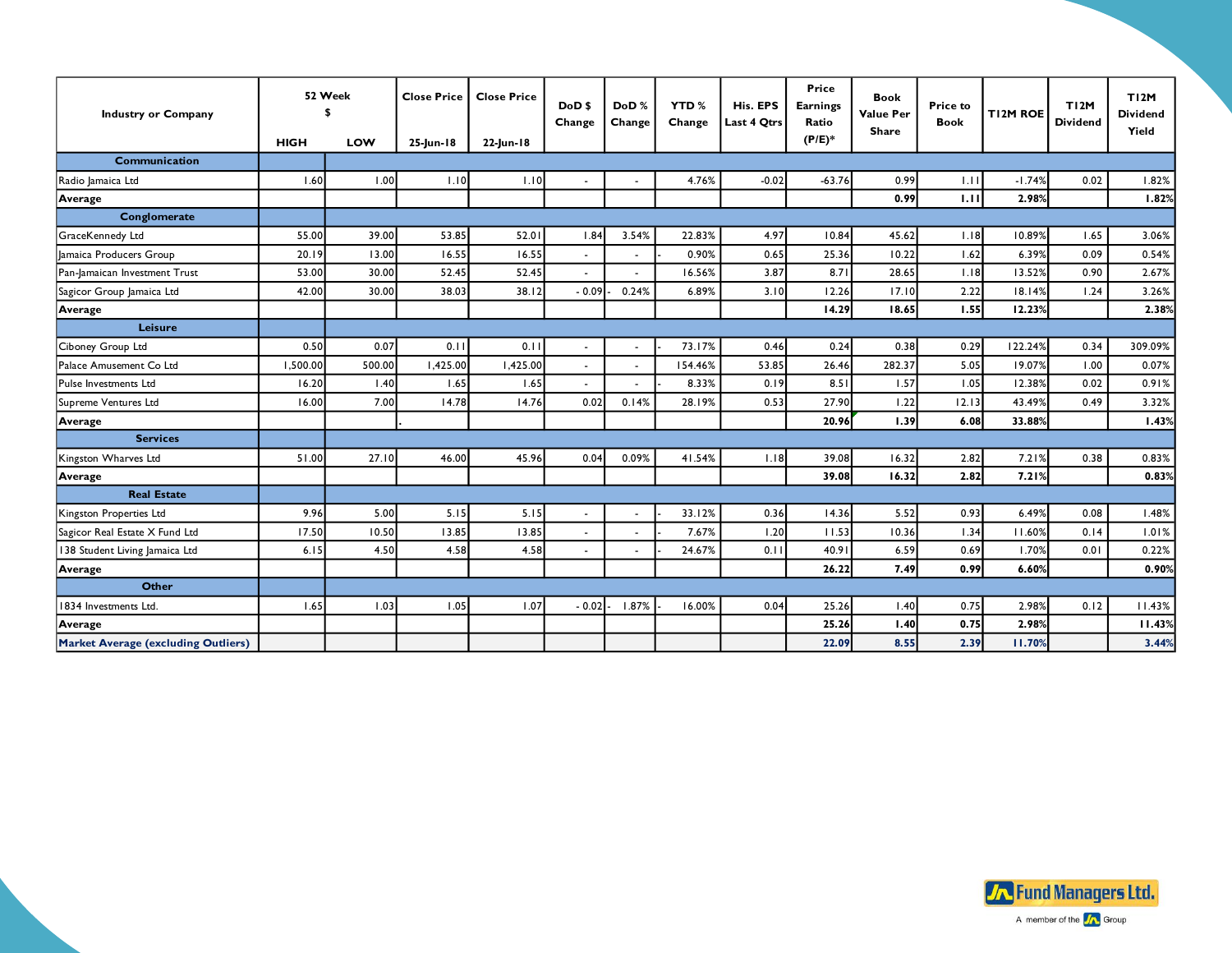## **JUNIOR MARKET**

| <b>Industry or Company</b>      | 52 Week     |       | <b>Close Price</b> | <b>Close Price</b> | DoD <sub>\$</sub>        | DoD%                     | <b>YTD%</b> | His. EPS    | <b>Price</b><br><b>Earnings</b> | <b>Book Value</b> | <b>Price to</b> | TI2M       | TI2M            | TI2M<br><b>Dividend</b> |
|---------------------------------|-------------|-------|--------------------|--------------------|--------------------------|--------------------------|-------------|-------------|---------------------------------|-------------------|-----------------|------------|-----------------|-------------------------|
|                                 | <b>HIGH</b> | LOW   | 25-Jun-18          | 22-Jun-18          | Change                   | Change                   | Change      | Last 4 Qtrs | Ratio<br>$(P/E)^*$              | <b>Per Share</b>  | <b>Book</b>     | <b>ROE</b> | <b>Dividend</b> | Yield                   |
| <b>Finance</b>                  |             |       |                    |                    |                          |                          |             |             |                                 |                   |                 |            |                 |                         |
| Access Financial Services Ltd   | 56.00       | 32.00 | 45.64              | 45.64              | $\overline{a}$           |                          | 25.28%      | 2.61        | 17.50                           | 8.39              | 5.44            | 31.09%     | 0.89            | 1.95%                   |
| Eppley Ltd                      | 13.00       | 8.14  | 9.50               | 9.98               | $-0.48$                  | 4.81%                    | 20.83%      | 0.38        | 24.72                           | 3.61              | 2.63            | 10.64%     | 0.28            | 2.90%                   |
| ISP Finance Services Ltd        | 22.00       | 10.00 | 15.1               | 15.00              | 0.11                     | 0.73%                    | 25.29%      | 0.48        | 31.17                           | 2.81              | 5.37            | 17.23%     |                 | $\sim$                  |
| Lasco Financial Services Ltd    | 6.60        | 3.25  | 5.19               | 5.00               | 0.19                     | 3.80%                    | 1.89%       | 0.20        | 25.81                           | 1.08              | 4.79            | 18.57%     | 0.08            | 1.54%                   |
| Average                         |             |       |                    |                    |                          |                          |             |             | 24.80                           | 4.94              | 4.56            | 15.48%     |                 | 2.13%                   |
| <b>Insurance</b>                |             |       |                    |                    |                          |                          |             |             |                                 |                   |                 |            |                 |                         |
| General Accident Insurance Co   | 3.50        | 2.45  | 3.01               | 2.95               | 0.06                     | 2.03%                    | 7.50%       | 0.23        | 13.33                           | 1.89              | 1.59            | 11.92%     | 0.27            | 8.86%                   |
| IronRock Insurance Co Ltd       | 3.50        | 2.80  | 2.95               | 2.95               | $\overline{\phantom{0}}$ | $\blacksquare$           | 3.51%       | $-0.12$     | $-25.03$                        | 2.37              | 1.24            | $-4.96%$   | $\overline{a}$  | $\sim$                  |
| Key Insurance Co Ltd            | 4.75        | 2.75  | 4.00               | 4.00               | ٠                        |                          | 18.34%      | 0.01        | 405.24                          | 2.86              | 1.40            | 0.35%      | 0.03            | 0.73%                   |
| Average                         |             |       |                    |                    |                          |                          |             |             | 13.33                           | 2.38              | 1.41            | 6.13%      |                 | 8.86%                   |
| Manufacturing                   |             |       |                    |                    |                          |                          |             |             |                                 |                   |                 |            |                 |                         |
| AMG Packaging & Paper Co Ltd    | 4.15        | 1.93  | 2.10               | 2.10               | $\sim$                   | $\overline{\phantom{a}}$ | 30.00%      | 0.04        | 59.21                           | 0.95              | 2.22            | 3.75%      | 0.08            | 4.00%                   |
| Blue Power Group Ltd            | 52.00       | 28.00 | 51.36              | 42.15              | 9.2                      | 21.85%                   | 21.76%      | 1.81        | 28.38                           | 13.50             | 3.80            | 13.40%     | 0.19            | 0.37%                   |
| Consolidated Bakeries Jamaica   | 3.00        | 1.40  | 2.00               | 2.00               | $\blacksquare$           | $\blacksquare$           | 11.11%      | $-0.11$     | $-17.67$                        | 3.30              | 0.61            | $-3.43%$   | $\blacksquare$  | $\sim$                  |
| Caribbean Cream Ltd             | 8.01        | 4.50  | 5.50               | 5.65               | $-0.15$                  | 2.65%                    | 14.35%      | 0.24        | 23.20                           | 1.68              | 3.27            | 14.08%     | 0.06            | 1.09%                   |
| Caribbean Flavours & Fragrance  | 13.00       | 9.07  | 11.00              | 11.00              | $\overline{\phantom{0}}$ | $\blacksquare$           |             | 0.96        | 11.51                           | 4.32              | 2.55            | 22.12%     | 0.35            | 3.18%                   |
| Honey Bun 1982 Ltd              | 6.11        | 3.00  | 5.00               | 4.67               | 0.33                     | 7.07%                    | 24.38%      | 0.17        | 29.89                           | 1.27              | 3.93            | 13.16%     | 0.04            | 0.80%                   |
| Jamaican Teas Ltd               | 6.00        | 3.33  | 5.93               | 5.98               | $-0.05$                  | 0.84%                    | 50.13%      | 0.30        | 20.08                           | 1.65              | 3.59            | 17.90%     | 0.06            | 1.01%                   |
| Lasco Manufacturing Ltd         | 5.18        | 3.30  | 4.00               | 4.00               | ٠                        | $\blacksquare$           | 5.82%       | 1.35        | 2.96                            | 11.88             | 0.34            | 11.39%     | 0.04            | 0.88%                   |
| Sweet River Abattoir & Supplies | 3.86        | 3.50  | 3.80               | 3.80               | ٠                        |                          | 1.30%       | $-0.23$     | $-16.42$                        | 1.76              | 2.16            | $-13.16%$  | $\blacksquare$  | $\sim$                  |
| Average                         |             |       |                    |                    |                          |                          |             |             | 25.03                           | 3.35              | 2.50            | 13.68%     |                 | 0.92%                   |